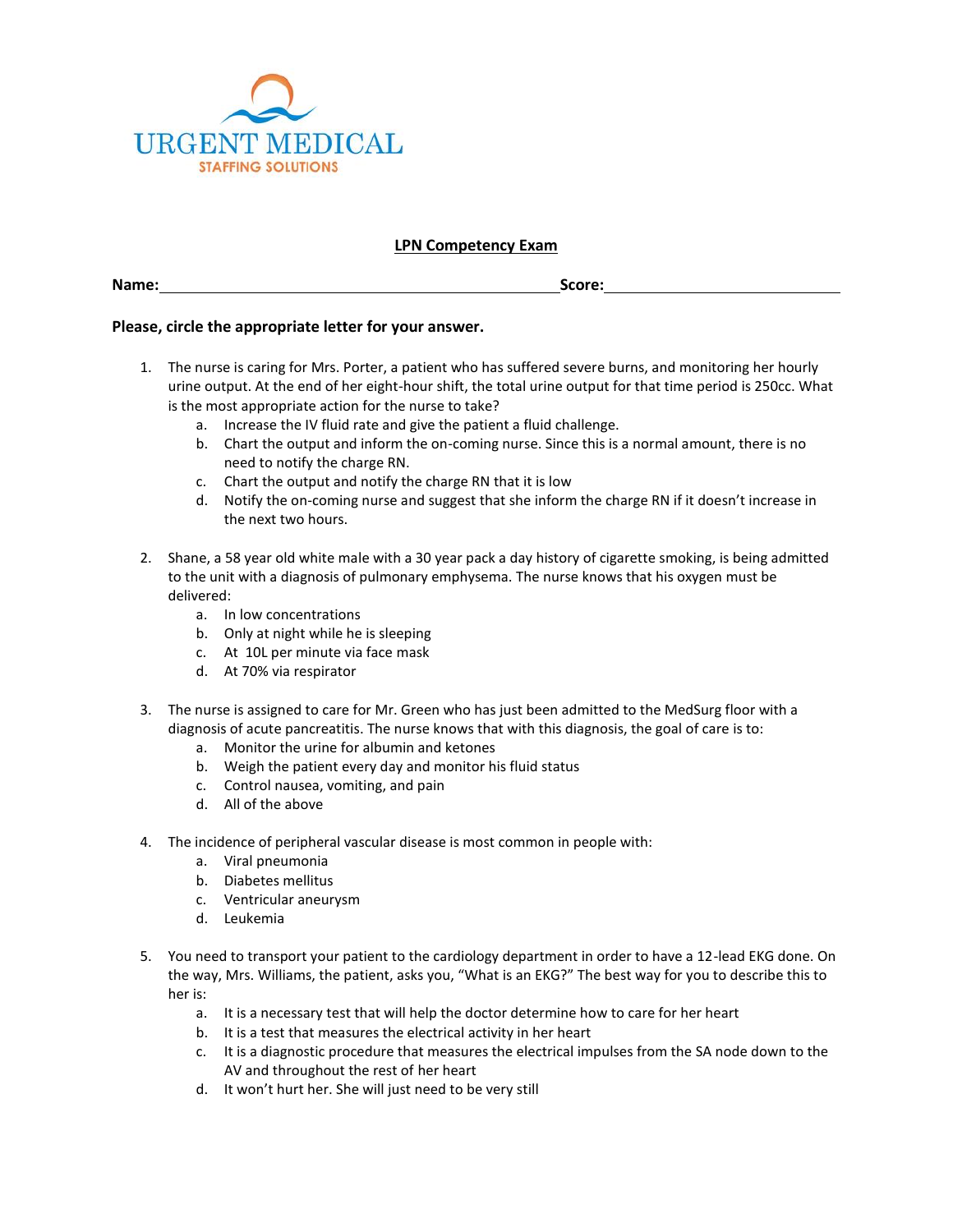

- 6. Mr. Jones has been newly diagnosed with diabetes. His care plan includes careful monitoring of his intake and output. The nurse expects to find which of the following typical presentations of diabetes:
	- a. Polyuria
	- b. Anuria
	- c. Hematuria
	- d. Oliguria
- 7. Two ways that are used to increase oxygenation to the myocardium are by administering:
	- a. Nitroglycerin and providing nasal O2
	- b. O2 via a venti mask and administering Lidocaine
	- c. O2 and performing CPR
	- d. Digoxin and heparin
- 8. A nurse is assigned a patient that is being treated with IV antibiotics for a large drainage would on his left leg. According to the patient's plan of care, the nurse is to change the dressing at 10am. The nurse knows that it is important to document the characteristics of the wound drainage. The characteristics the nurse would describe include all of the following EXCEPT:
	- a. Amount
	- b. Temperature
	- c. Color
	- d. Odor
- 9. A 32 year old patient, pregnant with her fourth child, complains to her nurse that her varicose veins are worse than in her previous pregnancies and asks if there is anything she can do to help relieve the discomfort. Which of the following suggestions by the nurse would NOT be beneficial in helping to alleviate some of the patient's discomfort?
	- a. Advise the patient to wear support stockings
	- b. Advise the patient to exercise her calf muscles
	- c. Advise the patient to stand for long periods of time
	- d. Advise the patient to elevate her legs when sitting
- 10. The nurse tells her patient that she needs to collect a clean catch urine specimen. For this procedure, the nurse is responsible for all of the following, EXCEPT:
	- a. Determining the test is even necessary
	- b. Prevent contamination of the specimen
	- c. Instruct the patient in the proper technique to be used to obtain the specimen
	- d. Labeling the specimen
- 11. Nurse Harris is admitting a patient with shingles. He appears very worried and asks the nurse if his shingles are contagious. The correct response from the nurse should be:
	- a. "Yes, anyone who comes into contact with you is susceptible to infection."
	- b. "Yes, those individuals that have compromised immune systems and/or those that are not immune from a previous infection with varicella can be infected."
	- c. "No, shingles is not contagious."
	- d. "No, only those individuals who are immunocompromised are susceptible."
- 12. A patient is being admitted to the medsurg floor to be evaluated for possible pulmonary tuberculosis. The primary concern for the nurse when making a room assignment for this new admission would be: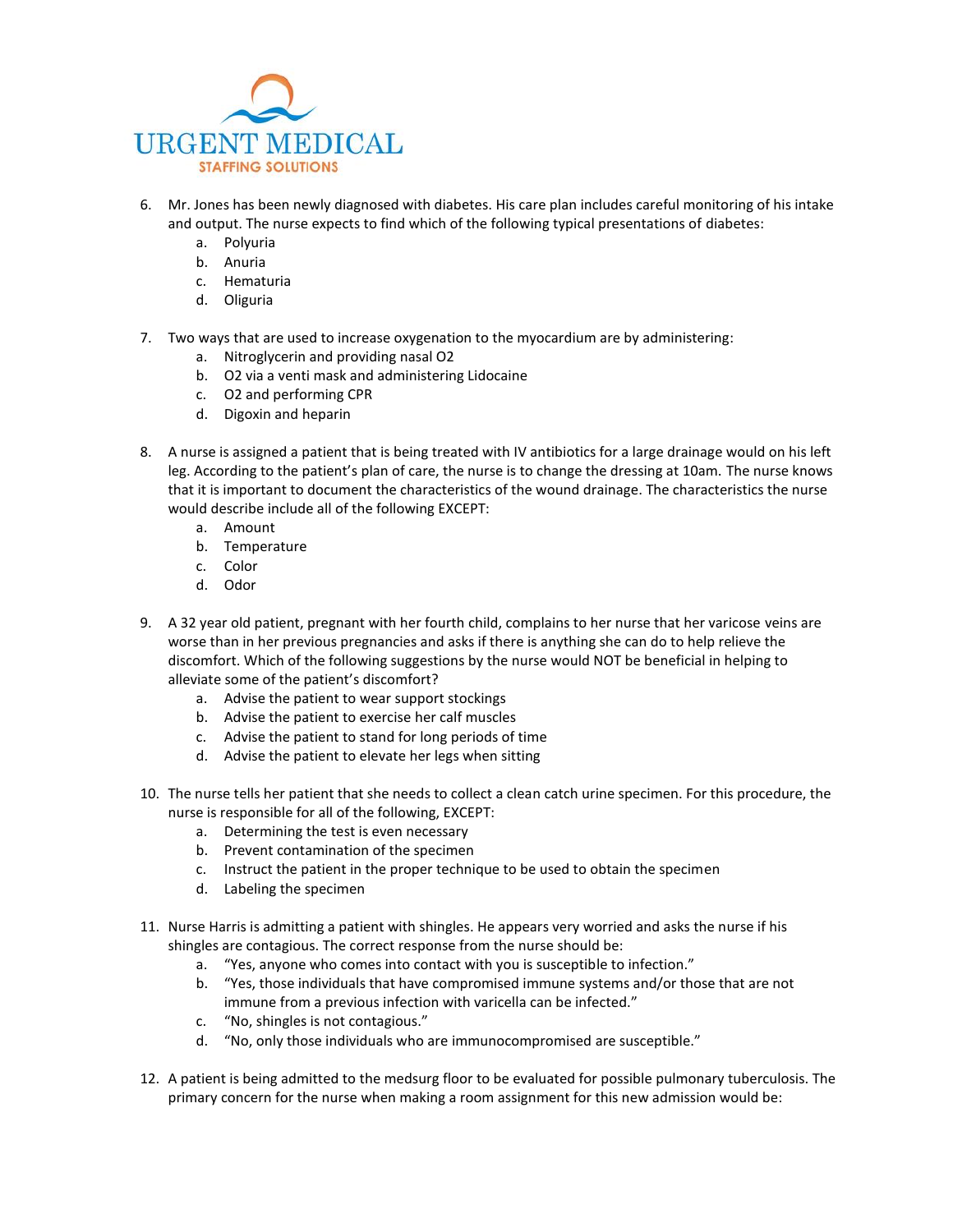

- a. To place her near the nurse's station for closer observation in case of an emergency
- b. To place her in a room with another woman who is close to her age
- c. To place her only in a room with another patient that has a respiratory infection
- d. To place her in a negative pressure room
- 13. Mr. Cartwright has just been admitted to the medsurg floor following a TURP (transurethral prostatectomy). The nurse is taking the second set of vital signs and documenting her observation. Which of the observations is NOT usual and should be reported to the RN?
	- a. Mr. Cartwright is worried and asks if he'll ever be able to have sex again
	- b. Mr. Cartwright complains that he is having bladder pain
	- c. The irrigation tubing and collection system contain some bloody drainage and some clots
	- d. Mr. Cartwright states that he feels the urge to urinate even though he has a catheter in place
- 14. The nurse knows that early warning signs of increased intracranial pressure following a head injury include:
	- a. Agitation and sleeplessness
	- b. Seizures and incontinence of urine
	- c. Headache and projectile vomiting
	- d. Dilated pupils that are non-reactive to light
- 15. When having to fill out an incident/occurrence report, it is beneficial for the nurse to remember that a primary purpose of this document is to:
	- a. Keep accurate records on patients that are prone to accidents
	- b. Help lawyers defend the hospital during lawsuits
	- c. Identify employees that are making frequent errors
	- d. Aid in the reduction of future incidents/occurrences by helping to identify high risk practices/employees.
- 16. The nurse will be administering an enteral feeding to a 60 year old patient who is unable to ingest foods orally. After raising the head of the bed to put the patient in high-fowler's position, and before administering the feeding, the nurse must:
	- a. Check the patient's weight to determine the amount of feeding to be given
	- b. Provide mouth care
	- c. Place the patient on oxygen to assure adequate oxygenation during the feeding
	- d. Aspirate the stomach contents to check for proper placement
- 17. A 14 year old boy has just been admitted with symptoms of meningitis: nuchal rigidity, fever, vomiting, and lethargy. The nurse knows to expect to prepare for the following test:
	- a. Lumbar puncture
	- b. CAT Scan
	- c. Blood Cultures
	- d. Ear and throat cultures
- 18. Mrs. Smith received her morning insulin an hour ago. The breakfast trays have been delayed. Mrs. Smith reports to her nurse that she is feeling shaky, sweaty, and has a tingling sensation around her mouth and on her fingers. The nurse knows to quickly bring her:
	- a. Another dose of insulin
	- b. A cup of coffee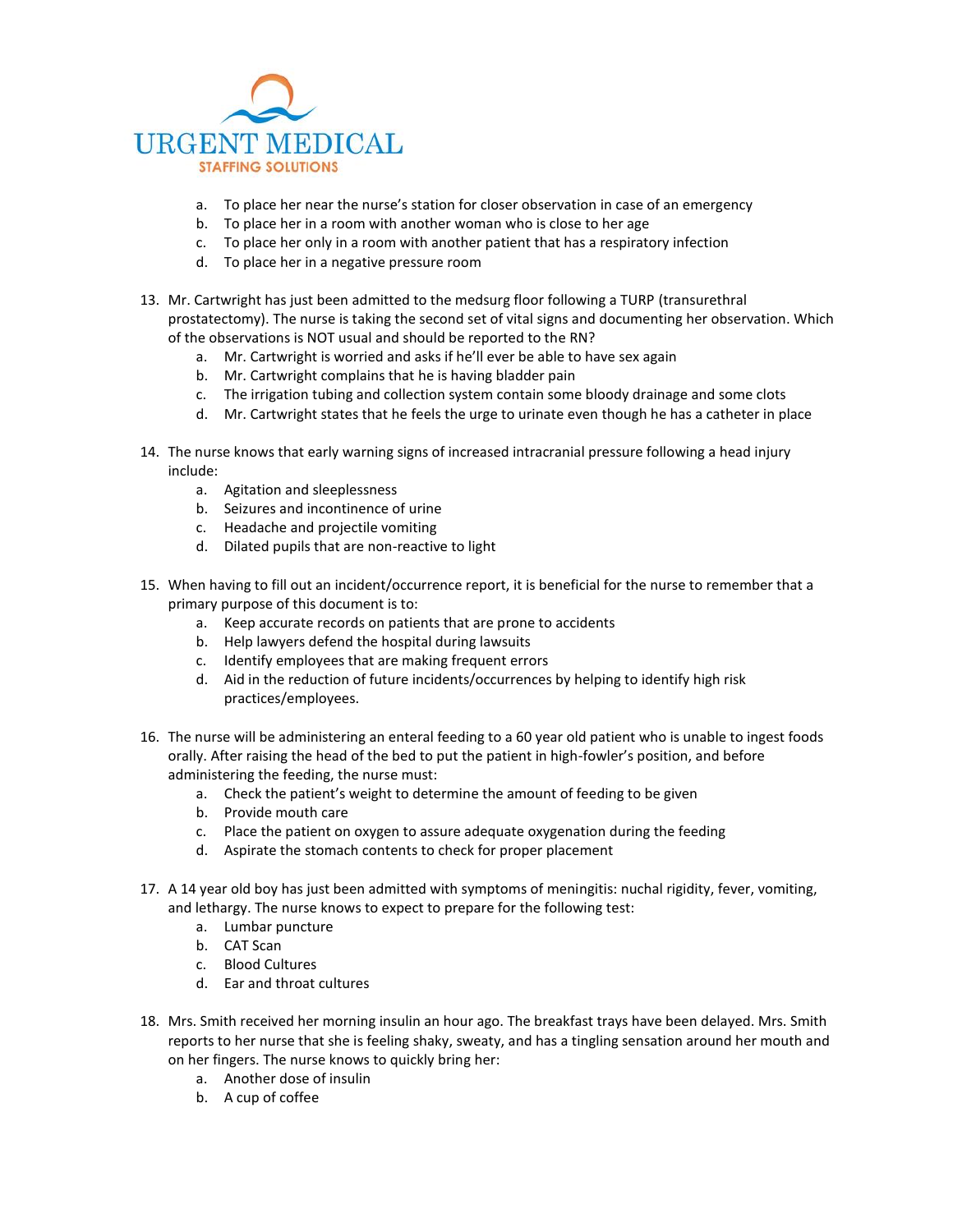

- c. A tablespoon of peanut butter
- d. A glass of orange juice

- 19. Mark and Jane have just learned that Mark has been diagnosed with testicular cancer. Both of them are visibly upset. They have just recently had conversations about starting a family and now express their fears to the nurse that they will never be able to have children of their own. The most appropriate response for the nurse to tell them would be:
	- a. "It is way too early to think of that now. You'll be lucky to be alive in 2 years."
	- b. "Only a specialist will be able to help you with that after your surgery."
	- c. "Fortunately, testicular cancer is almost always unilateral, so mark may still be able to produce his own sperm and become a father."
	- d. "There are new technologies and many alternatives available for couples these days. I'm sure you'll be able to locate a good sperm donor."
- 20. An 82 year old male patient who is scheduled for open-heart surgery the next morning, informs his nurse, "If things don't go well during surgery, I don't want any heroic things done that will only leave me hooked up to a bunch of machines in order to stay alive." The nurse tells him that the most effective way for him to assure that his wishes will be carried out is for him to:
	- a. Talk with the hospital chaplain about his wishes
	- b. Prepare an advanced directive, such as a Living Will
	- c. Talk to his primary care physician
	- d. Discuss the matter with his family
- 21. While turning over in bed a fresh postoperative patient accidentally pulls out her right chest tube. The patient's nurse is in the room and is unable to intervene quickly enough to prevent dislodgement, but is able to keep the end of the chest tube from falling to the floor. The nurse's FIRST reaction should be:
	- a. Roll the patient quickly on her left side
	- b. Reinsert the tube and tape it into position
	- c. Cover the opening to maintain a seal
	- d. Tell the patient to take a deep breath and cough 3 times
- 22. Hip fractures typically occur in older patients as a direct result of falling. This is because older patients tend to suffer from:
	- a. Paget's disease
	- b. Osteomyelitis
	- c. Osteoarthritis
	- d. Osteoporosis
- 23. Mrs. Young, an elderly patient on the medsurg floor has developed a reddened area on her coccyx. Which of the following would be the most effective nursing intervention?
	- a. Increase her fluid intake
	- b. Sit her on a foam pillow